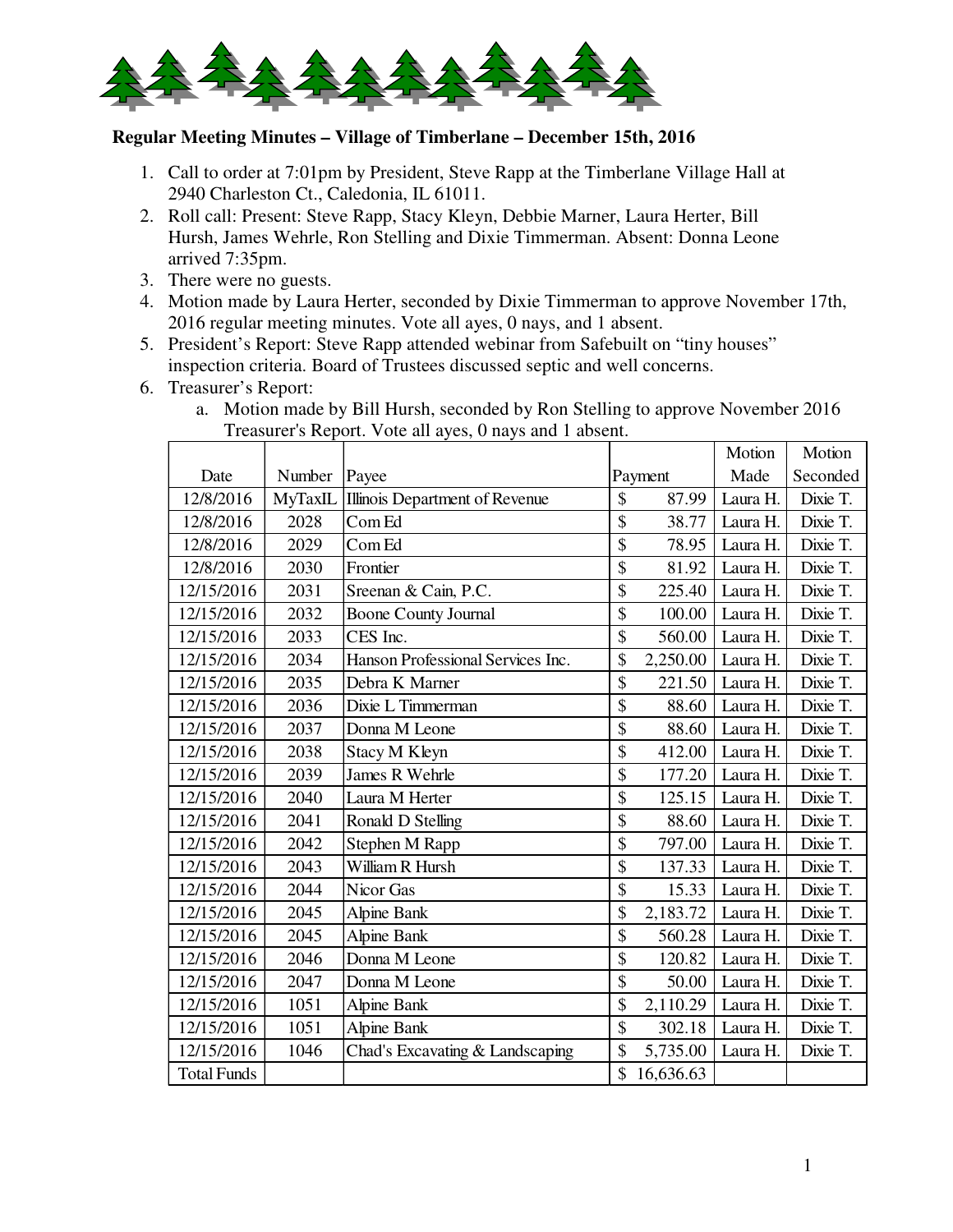- b. The bills (above) were submitted for payment. Motion made by Laura Herter, seconded by Dixie Timmerman to approve bills of \$16,586.63. Roll call vote: Ayes: Ron Stelling, James Wehrle, Laura Herter, Dixie Timmerman, Bill Hursh. Nays: 0 Absent: Donna Leone.
- c. Motion to pay bills was later rescinded by Laura Herter, seconded by Dixie Timmerman due to incorrect value of \$50.00 on Donna Leone's expenses (after Donna Leone arrived it was discovered). Vote all ayes, 0 nays and 0 absent.
- d. The bills (above) were re-submitted for payment. Motion made by Laura Herter, seconded by Dixie Timmerman to approve bills of \$16,636.63. Roll call vote: Ayes: Ron Stelling, James Wehrle, Laura Herter, Dixie Timmerman, Bill Hursh and Donna Leone. Nays: 0 Absent: 0.
- 7. Committee Reports
	- a. Finance
		- i. Motion made by Bill Hursh, seconded by Dixie Timmerman to approve O16-350-01 Tax Levy for 2017. Vote all ayes, 0 nays and 0 absent.
		- ii. Motion made by Bill Hursh, seconded by Donna Leone to approve O16- 350-02 Budget for 2017. Vote all ayes, 0 nays and 0 absent.
	- b. Planning and Zoning
		- i. Hanson Engineering asked Timberlane to provide a work reference. Steve Rapp provided one that could be used for Hanson's future business.
		- ii. Motion made by Laura Herter, seconded by Ron Stelling to approve R16- 350-01 IDOT Motor Fuel Tax Resolution for 2017. Vote all ayes, 0 nays and 0 absent.
		- iii. Motion made by Laura Herter, seconded by Donna Leone to approve R16- 350-02 IDOT Estimate of Maintenance Expenses for 2017. Vote all ayes, 0 nays and 0 absent.
	- c. Roads/Highways/Bridges
		- i. No culvert permits issued.
		- ii. Steve Rapp completed the IDOT survey asking for 2014 information.
		- iii. Steve Rapp received one bid for snow and ice control bid letting. Motion made by Ron Stelling, seconded by Laura Herter to approve Chad's Excavation and Landscaping's bid as received for 2016/2017 snow and ice control. Vote all ayes, 0 nays and 0 absent.
	- d. Village Hall
		- i. Donna Leone had an electrician perform on an on-site review of outdoor lighting at the front door of the hall. Bill Hursh will meet when him on possible solutions.
- 8. Old Business
	- a. Steve Rapp received information concerning a cell tower ordinance from village attorney James Hursh that will be reviewed prior to a regular meeting.
- 9. New Business
	- a. None.
- 10. Actions from previous meetings:

| <b>Open Actions:</b>                                        | <b>Meeting</b> | Contact         |
|-------------------------------------------------------------|----------------|-----------------|
| Single Waste Refuse collection consideration to investigate | Nov 2012       | <b>Trustees</b> |